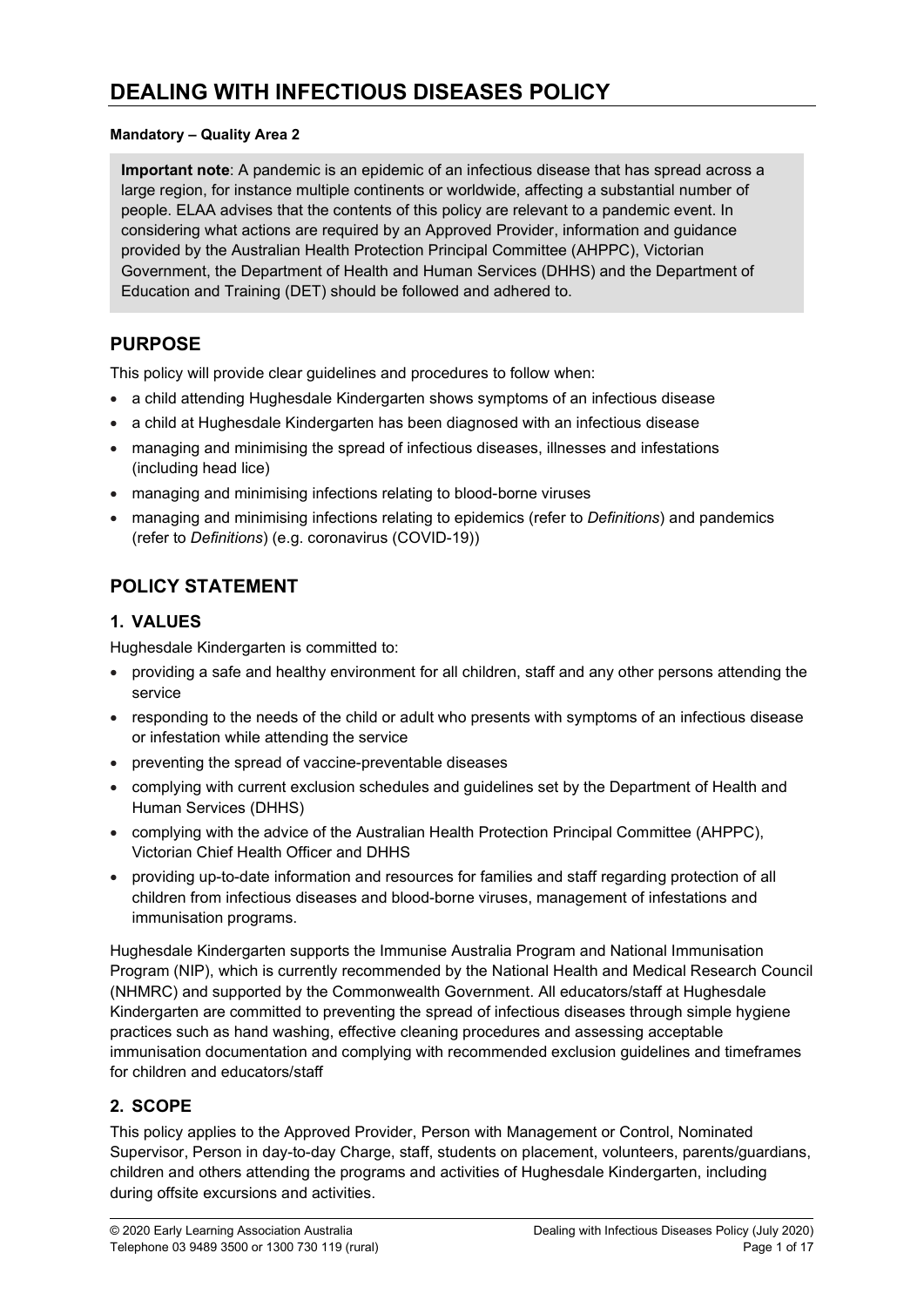### 3. BACKGROUND AND LEGISLATION

### **Background**

Infectious diseases are common in children. Infectious diseases such as the Chicken Pox, Common Cold, Measles and Mumps, are common in children and adults are also susceptible.

Children are at a greater risk of exposure to infections in a children's service than at home due to the amount of time spent with a large number of other children.

The DHHS publishes the Minimum Period of Exclusion from Primary Schools and Children's Services Centres for Infectious Diseases Cases and Contacts, to assist in protecting the public by preventing, or containing, outbreaks of infectious conditions common in schools and children's services and is regulated by the Public Health and Wellbeing Regulations 2019.

During an epidemic or pandemic, further instruction and guidance may be issued by the DHHS and the Australian Health Protection Principal Committee (AHPPC).

An approved service must take reasonable steps to prevent the spread of infectious diseases at the service, and ensure that the parent/guardian, authorised nominee or emergency contact of each child enrolled at the service is notified of the occurrence of an infectious disease as soon as possible. The service must have policies and procedures in place for dealing with infectious diseases (Regulation 88 of the Education and Care Services National Regulations 2011). The service has a duty of care to ensure that everyone attending the service is provided with a high level of protection during all hours that the service is in operation. Protection can include:

- notifying (as soon as practicable) children, families and educators/staff when an excludable illness/disease is detected at the service
- complying with relevant health department exclusion guidelines, advice and information
- increasing educator/staff awareness of cross-infection through physical contact with others.

The Victorian Government offers an immunisation program for children to assist in preventing the spread of infectious diseases. There is also the Immunise Australia Program and National Immunisation Program (NIP), which is currently recommended by the National Health and Medical Research Council (NHMRC) and supported by the Commonwealth Government.

Early childhood education and care services that are regulated under the Education and Care Services National Law Act 2010 have obligations under No Jab No Play legislation (Public Health and Wellbeing Act 2008), including to request, assess and manage immunisation documentation and to assist parents/carers and families who may face difficulties in meeting the requirements (refer to Enrolment and Orientation Policy).

#### Legislation and standards

Relevant legislation and standards include but are not limited to:

- Education and Care Services National Law Act 2010
- Education and Care Services National Regulations 2011: Regulation 88
- Family Assistance Legislation Amendment (Jobs for Families Child Care Package) Act 2017
- Health Records Act 2001
- National Quality Standard, Quality Area 2: Children's Health and Safety
- National Quality Standard, Quality Area 6: Collaborative Partnerships with Families and **Communities**
- No Jab No Play Law (Vic)
- Occupational Health and Safety Act 2004
- Privacy and Data Protection Act 2014 (Vic)
- Privacy Act 1988 (Cwlth)
- Public Health and Wellbeing Act 2008
- Public Health and Wellbeing Regulations 2019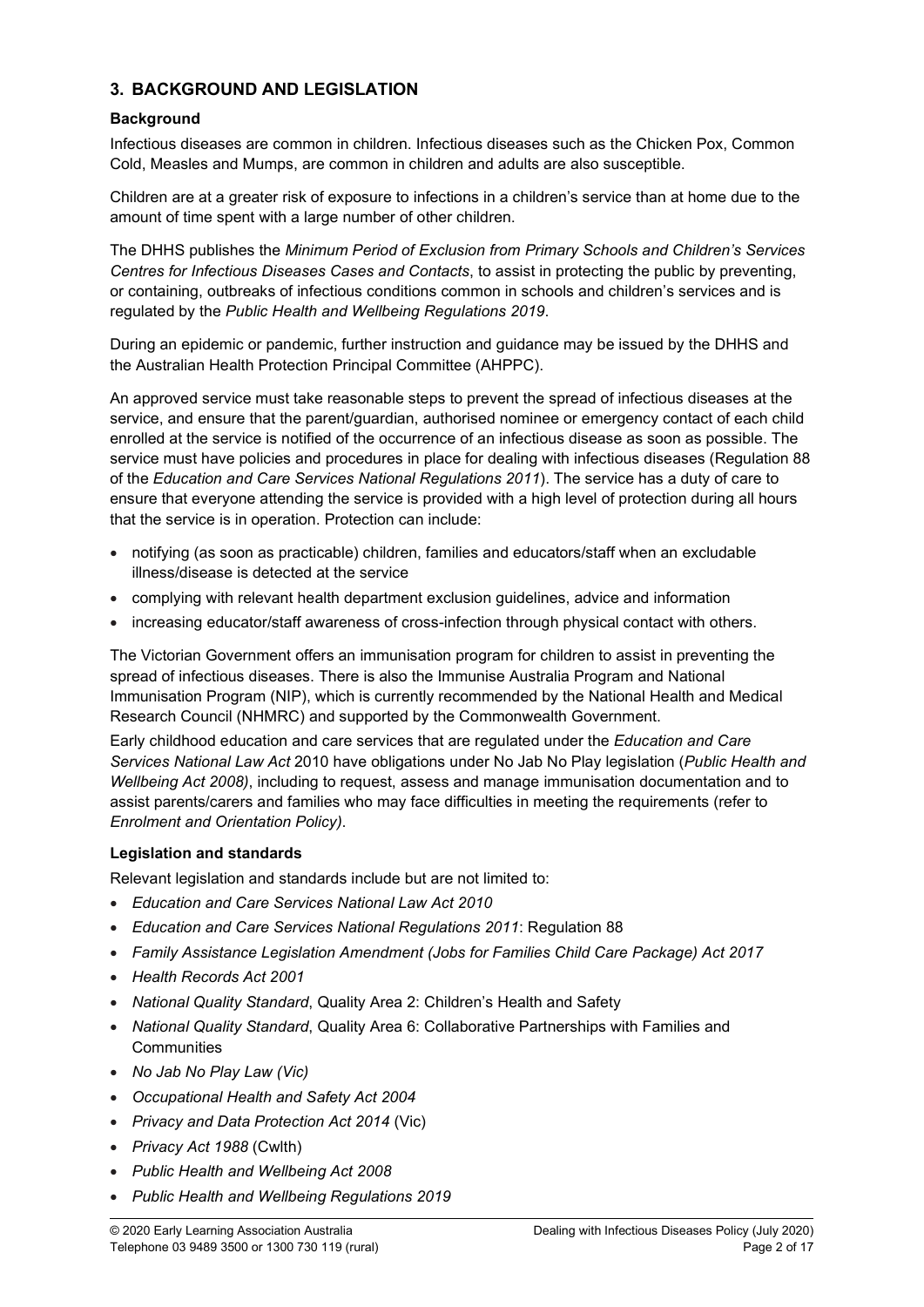### 4. DEFINITIONS

The terms defined in this section relate specifically to this policy. For commonly used terms e.g. Approved Provider, Nominated Supervisor, Regulatory Authority etc. refer to the General Definitions section of PolicyWorks.

Blood-borne virus (BBV): A virus that is spread when blood from an infected person enters another person's bloodstream. Examples of blood-borne viruses include human immunodeficiency virus (HIV), hepatitis B, hepatitis C and viral haemorrhagic fevers. Where basic hygiene, safety, infection control and first aid procedures are followed, the risks of contracting a blood-borne virus are negligible.

Communicable Disease Section: Responsibility for communication and advice in relation to infectious diseases on behalf of the Secretary of the Victorian DHHS.

Epidemic: is an outbreak of a contagious disease that spreads rapidly and extensively, and affects many individuals simultaneously in an area or population.

Exclusion: Inability to attend or participate in the program at the service.

Illness: Any sickness and/or associated symptoms that affect the child's normal participation in the program at the service.

Infection: The invasion and multiplication of micro-organisms in bodily tissue.

Infestation: The lodgement, development and reproduction of arthropods (such as head lice), either on the surface of the body of humans or animals, or in clothing.

Infectious disease: An infectious disease designated by the Communicable Disease Section (refer to Definitions), Victorian DHHS as well as those listed in Schedule 7 of the Public Health and Wellbeing Regulations 2019, the Minimum Period of Exclusion from Primary Schools, Education and Care Service Premises and Children's Centres for Infectious Diseases Cases and Contacts.

Medication: Any substance, as defined in the Therapeutic Goods Act 1989 (Cwlth), that is administered for the treatment of an illness or medical condition.

Minimum exclusion period: The minimum period for excluding any person from attending a children's service to prevent the spread of infectious diseases as specified in Schedule 7: Minimum Period of Exclusion from Primary Schools and Children's Services for Infectious Diseases Cases and Contacts of the Public Health and Wellbeing Regulations 2019, the. An infringement penalty for failure to exclude a child with, or exposed to, a specified infectious disease applies (applicable to a person in charge). The exclusion period table, published by the DHHS, can be accessed at https://www2.health.vic.gov.au/public-health/infectious-diseases/school-exclusion/school-exclusiontable.

Pandemic: is an epidemic (refer to Definitions) occurring worldwide, or over a wide geographic area and affecting a large proportion of the population.

Pediculosis: Infestation of head lice that is transmitted by having head-to-head contact with another person who has head lice. Pediculosis does not contribute to the spread of any infectious diseases, and outbreaks of this condition are common in schools and childcare facilities.

Serious incident: A serious incident (regulation 12) is defined as any of the following:

- the death of a child while being educated and cared for at the service or following an incident while being educated and cared for by the service
- any incident involving serious injury or trauma to a child while the child is being educated and cared for, which:
	- a reasonable person would consider required urgent medical attention from a registered medical practitioner; or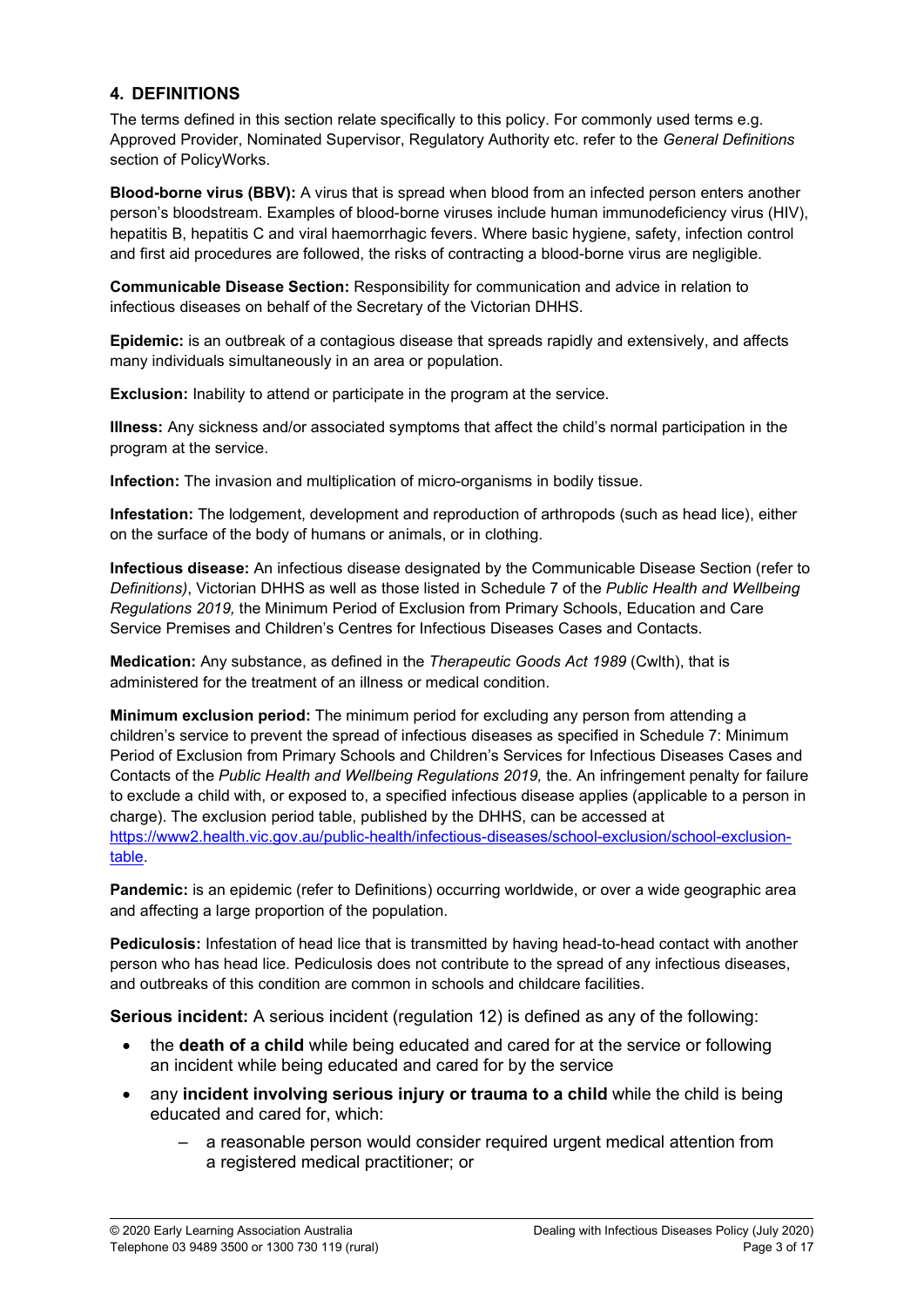- the child attended or ought reasonably to have attended a hospital e.g. a broken limb\*
- any incident involving serious illness of a child while that child is being educated and cared for by a service for which the child attended, or ought reasonably to have attended, a hospital e.g. severe asthma attack, seizure or anaphylaxis\*

NOTE: In some cases (for example rural and remote locations) a General Practitioner conducts consultation from the hospital site. Only treatment related to serious injury, illness or trauma is required to be notified, not other health matters.

any emergency for which emergency services attended

NOTE: This means an incident, situation or event where there is an imminent or severe risk to the health, safety or wellbeing of a person at an education and care service. It does not mean an incident where emergency services attended as a precaution.

- a child appears to be missing or cannot be accounted for at the service
- a child appears to have been **taken or removed** from the service in a manner that contravenes the National Regulations
- a child was mistakenly locked in or out of the service premises or any part of the premises.

Notifications of serious incidents should be made to the regulatory authority (DET) through the NQA IT System. If this is not practicable, the notification can be made initially in whatever way is best in the circumstances.

NOTE: some of serious incidents above are also reportable incidents under the Occupational Health and Safety Act 2004 and require notification to WorkSafe.

## 5. SOURCES AND RELATED POLICIES

## Sources

- Communicable Disease Section, Public Health Group, Victorian Department of Health & Human Services (2011), The Blue Book: Guidelines for the control of infectious diseases. Available at: https://www2.health.vic.gov.au/about/publications/researchandreports/The-blue-book
- Communicable Disease Section, Victorian Department of Health & Human Services (2019), A guide to the management and control of gastroenteritis outbreaks in children's centres. Victorian Government, Melbourne: https://www2.health.vic.gov.au/about/publications/researchandreports/Aguide-to-the-management-and-control-of-gastroenteritis-outbreaks-in-childrens-centres
- National Immunisation Program, Department of Health, Australian Government: https://www.health.gov.au/initiatives-and-programs/national-immunisation-program
- Department of Health & Human Services, Victoria (2012) Head lice management quidelines: https://www2.health.vic.gov.au/about/publications/policiesandguidelines/Head-lice-managementguidelines
- Immunisation Enrolment Toolkit for early childhood services: https://www2.health.vic.gov.au/publichealth/immunisation/vaccination-children/no-jab-no-play/immunisation-enrolment-toolkit
- Guide to the Education and Care Services National Law and the Education and Care Services National Regulations 2011 (2017), ACECQA: https://www.acecqa.gov.au/sites/default/files/2018- 01/NQF-Resource-02-Guide-to-ECS-Law-Regs.pdfv
- Guide to the National Quality Standard (2017), ACECQA: https://www.acecqa.gov.au/sites/default/files/acecqa/files/National-Quality-Framework-Resources-Kit/NQF-Resource-03-Guide-to-NQS.pdf
- National Health and Medical Research Council (2013) Staying Healthy: Preventing infectious diseases in early childhood education and care services  $(5<sup>th</sup>$  edition):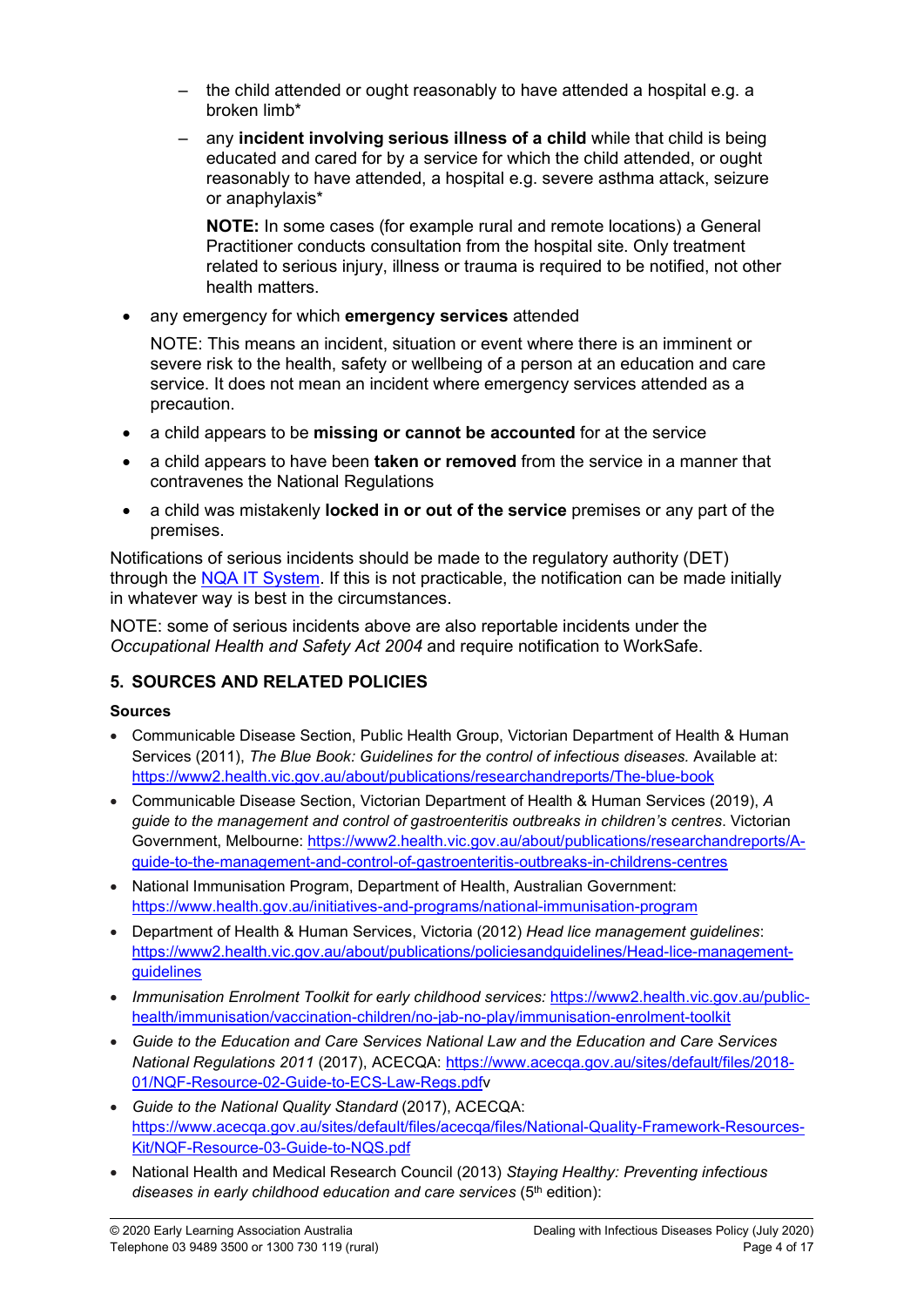https://www.nhmrc.gov.au/about-us/publications/staying-healthy-preventing-infectious-diseasesearly-childhood-education-and-care-services

- Information about immunisations, including immunisation schedule, DHHS: www.health.vic.gov.au/immunisation
- WorkSafe, Victoria (2008) Compliance code: First aid in the workplace: https://www.worksafe.vic.gov.au/resources/compliance-code-first-aid-workplace
- Statements Section for statements on health emergencies, AHPPC. Available at: https://www.health.gov.au/committees-and-groups/australian-health-protection-principalcommittee-ahppc

#### Service policies

- Administration of First Aid Policy
- Administration of Medication Policy
- Dealing with Medical Conditions Policy
- Enrolment and Orientation Policy
- Hygiene Policy
- Incident, Injury, Trauma and Illness Policy
- Inclusion and Equity Policy
- Occupational Health and Safety Policy
- Privacy and Confidentiality Policy

## PROCEDURES

#### The Approved Provider and Person with Management or Control are responsible for:

- ensuring that where there is an occurrence of an infectious disease at the service, reasonable steps are taken to prevent the spread of that infectious disease (Regulation 88(1))
- ensuring that where there is an occurrence of an infectious disease at the service, a parent/guardian or authorised emergency contact of each child at the service is notified of the occurrence as soon as is practicable (Regulation 88(2))
- ensuring that information from the DHHS about the minimum exclusion periods (refer to Definitions) is displayed at the service and is available to all stakeholders including staff, parents/guardians, students and volunteers
- ensuring that a child is excluded from the service in accordance with the minimum exclusion periods (refer to Definitions) when informed that the child is infected with an infectious disease (refer to Definitions) or has been in contact with a person who is infected with an infectious disease (refer to Definitions) as required under Regulation 111(1) of the Public Health and Wellbeing Regulations 2019
- contacting the Communicable Disease Section, DHHS (refer to Definitions) if there is an outbreak of two or more cases of gastrointestinal illness in a 48-hour period
- ensuring obligations under No Jab No Play legislation (Public Health and Wellbeing Act 2008), including to request, assess and manage immunisation documentation and to assist parents/carers and families who may face difficulties in meeting the requirements are met (refer to Enrolment and Orientation Policy)
- ensuring when directed by the Chief Health Officer, that a child who is at material risk of contracting a vaccine-preventable disease is excluded until the Chief Health Officer directs that attendance can be resumed (Regulation 111(24) of the Public Health and Wellbeing Regulations 2019)
- notifying DET within 24 hours of a serious incident (refer to Definitions) via the NQA ITS
- supporting the Nominated Supervisor and the educators/staff at the service to implement the requirements of the minimum exclusion periods
- conducting a thorough inspection of the service on a regular basis, and consulting with educators/staff to assess any risks by identifying the hazards and potential sources of infection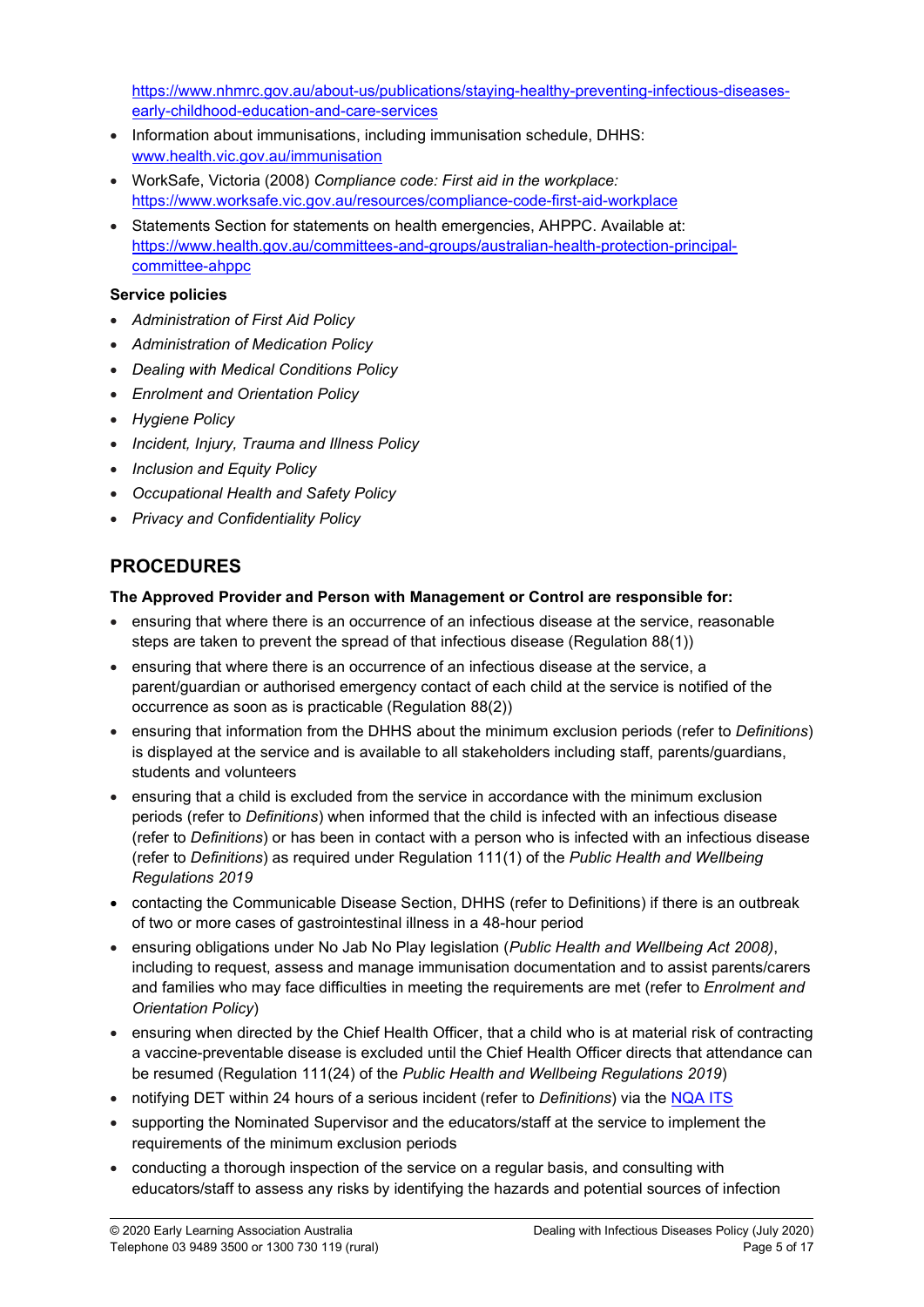- ensuring that the Nominated Supervisor, staff and everyone at the service adheres to the Hygiene Policy and the procedures for infection control relating to blood-borne viruses (refer to Attachment 4)
- ensuring that appropriate and current information and resources are provided to all staff and parents/guardians regarding the identification and management of infectious diseases, blood-borne viruses and infestations
- keeping informed about current legislation, information, research and best practice
- ensuring that any changes to the exclusion table or immunisation laws are communicated to all staff and parents/guardians in a timely manner
- complying with the advice of the Australian Health Protection Principal Committee (AHPPC), Victorian Chief Health Officer and DHHS in an epidemic or pandemic event (refer to Attachment 5).

#### The Nominated Supervisor and Person in Day-to-Day Charge are responsible for:

- ensuring that where there is an occurrence of an infectious disease at the service, reasonable steps are taken to prevent the spread of that infectious disease (Regulation 88(1))
- ensuring that where there is an occurrence of an infectious disease at the service, a parent/guardian or authorised emergency contact of each child at the service is notified of the occurrence as soon as is practicable (Regulation 88(2))
- ensuring that information from the DHHS about the minimum exclusion periods (refer to Definitions) is displayed at the service and is available to all stakeholders including staff, parents/guardians, students and volunteers
- ensuring that a child is excluded from the service in accordance with the minimum exclusion periods (refer to Definitions) when informed that the child is infected with an infectious disease (refer to Definitions) or has been in contact with a person who is infected with an infectious disease (refer to Definitions) as required under Regulation 111(1) of the Public Health and Wellbeing Regulations 2019
- contacting the Communicable Disease Section (refer to Definitions) if there is an outbreak of two or more cases of gastrointestinal illness in a 48 hour period
- ensuring that a minimum of one educator with current approved first aid qualifications is in attendance and immediately available at all times the service is in operation (refer to Administration of First Aid Policy).

As a demonstration of duty of care and best practice, ELAA recommends that all educators have current approved first aid qualifications and anaphylaxis management training and asthma management training

- establishing good hygiene and infection control procedures, and ensuring that they are adhered to by everyone at the service (refer to *Hygiene Policy* and Attachment 4 – Procedures for infection control relating to blood-borne viruses)
- ensuring the exclusion requirements for infectious diseases are adhered to as per the minimum exclusion periods (refer to Definitions), notifying the Approved Provider and parents/guardians of any outbreak of infectious disease at the service, and displaying this information in a prominent position
- contacting the advising parents/guardians on enrolment that the minimum exclusion periods will be observed in regard to the outbreak of any infectious diseases or infestations (refer to: https://www2.health.vic.gov.au/public-health/infectious-diseases/school-exclusion/school-exclusiontable).
- advising the parents/guardians of a child who is not fully immunised on enrolment that they will be required to keep their child at home when an infectious disease is diagnosed at the service, and until there are no more occurrences of that disease and the exclusion period has ceased
- ensuring that parents/guardians understand that they must inform the Approved Provider or Nominated Supervisor as soon as practicable if the child is infected with an infectious disease or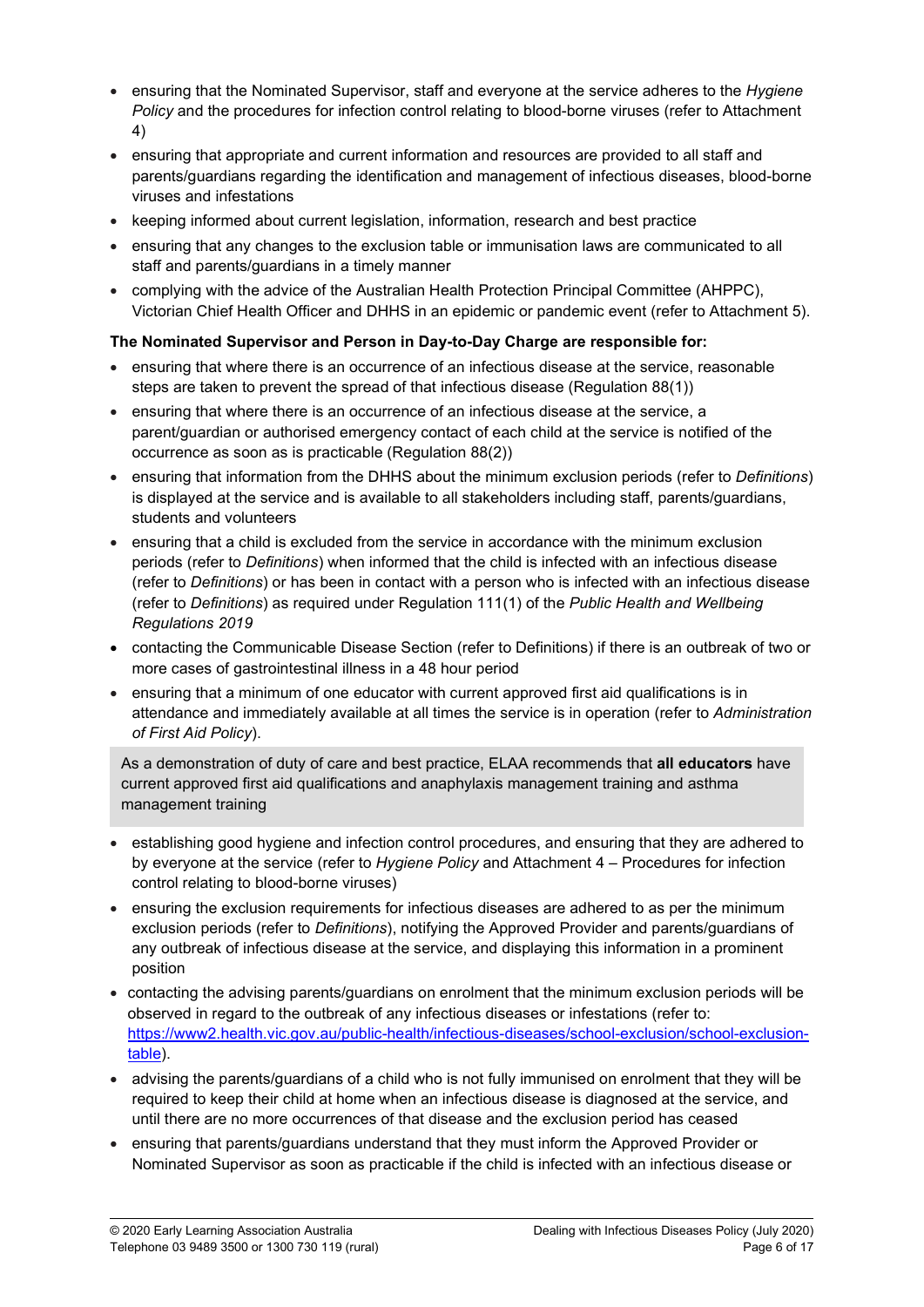infestation, or has been in contact with a person infected with a condition for which the exclusion of contacts is specified (Regulation 110, Public Health and Wellbeing Regulations 2019)

- providing information and resources to parents/guardians to assist in the identification and management of infectious diseases and infestations
- ensuring all families have completed a Consent form to conduct head lice inspections (Attachment 1) on enrolment
- conducting head lice inspections whenever an infestation is suspected, which involves visually checking children's hair and notifying the Approved Provider and parents/guardians of the child if an infestation of head lice is suspected
- providing a Head lice action form (Attachment 2) to the parents/guardians of a child suspected of having head lice
- providing a head lice notification letter (Attachment 3) to all parents/guardians when an infestation of head lice has been detected at the service
- maintaining confidentiality at all times (refer to Privacy and Confidentiality Policy)
- complying with the advice of the Australian Health Protection Principal Committee (AHPPC), Victorian Chief Health Officer and DHHS in an epidemic or pandemic event (refer to Attachment 5).

### All educators are responsible for:

- encouraging parents/guardians to notify the service if their child has an infectious disease or infestation
- observing signs and symptoms of children who may appear unwell, and informing the Nominated Supervisor
- providing access to information and resources for parents/guardians to assist in the identification and management of infectious diseases and infestations
- monitoring that all parents/guardians have completed a Consent form to conduct head lice inspections (Attachment 1) on enrolment
- monitoring any symptoms in children that may indicate the presence of an infectious disease and taking appropriate measures to minimise cross-infection
- complying with the Hygiene Policy of the service and the procedures for infection control relating to blood-borne viruses (refer to Attachment 4)
- maintaining confidentiality at all times (refer to Privacy and Confidentiality Policy)
- complying with the advice of the Australian Health Protection Principal Committee (AHPPC), Chief Health Officer and DHHS in an epidemic or pandemic event (refer to Attachment 5).

#### Parents/guardians are responsible for:

- keeping their child/ren at home if they are unwell or have an excludable infectious disease (refer to Definitions)
- informing the Approved Provider, Nominated Supervisor or Persons in Day-to-Day Charge as soon as practicable if their child has an infectious disease (refer to Definitions) or has been in contact with a person who has an infectious disease (Regulation110 of the Public Health and Wellbeing Regulations 2019)
- complying with the minimum exclusion periods (refer to *Definitions*) or as directed by the Approved Provider or Nominated Supervisor after the Chief Health Officer directed them to exclude a child enrolled who the Chief Health Officer has determined to be at material risk of contracting a vaccinepreventable disease (Regulation 111(2 of the Public Health and Wellbeing Regulations 2019)
- regularly checking their child's hair for head lice or lice eggs, regularly inspecting all household members, and treating any infestations as necessary
- notifying the service if head lice or lice eggs have been found in their child's hair and when treatment was commenced
- complying with the *Hygiene Policy* and the procedures for infection control relating to blood-borne viruses (refer to Attachment 4) when in attendance at the service.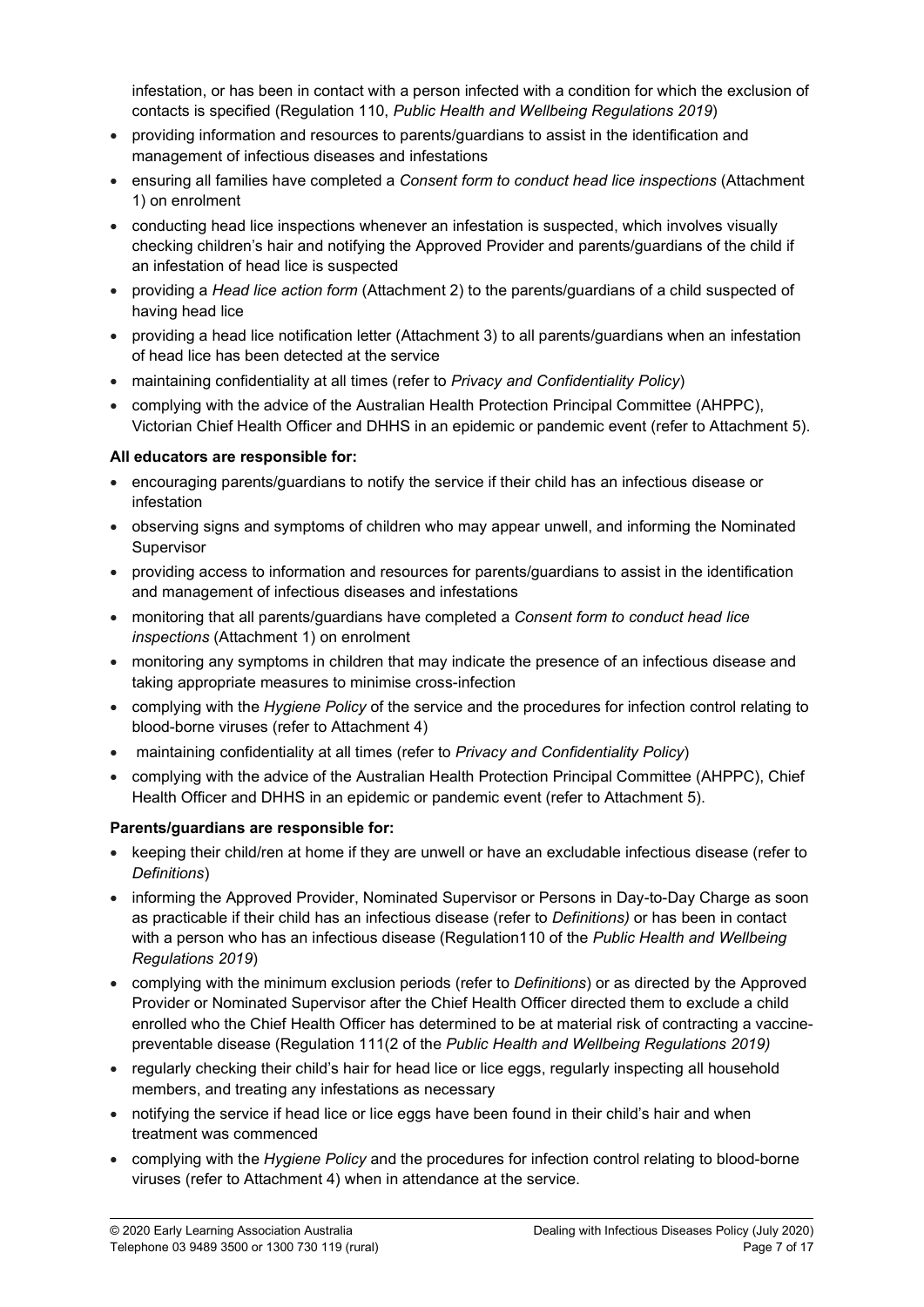Volunteers and students, while at the service, are responsible for following this policy and its procedures.

## EVALUATION

In order to assess whether the values and purposes of the policy have been achieved, the Approved Provider will:

- regularly seek feedback from educators, staff, parents/guardians, children, management and all affected by the policy regarding its effectiveness
- monitor the implementation, compliance, complaints and incidents in relation to this policy
- ensure that all information related to infectious diseases on display and supplied to parents/guardians is current
- keep the policy up to date with current legislation, research, policy and best practice
- revise the policy and procedures as part of the service's policy review cycle, or as required
- notify parents/guardians at least 14 days before making any change to this policy or its procedures, unless a lesser period is necessary because of a risk.

## ATTACHMENTS

- Attachment 1: Consent form to conduct head lice inspections
- Attachment 2: Head lice action form
- Attachment 3: Head lice notification letter
- Attachment 4: Procedures for infection control relating to blood-borne viruses
- Attachment 5: Actions for early childhood and care services in an epidemic or pandemic event

### AUTHORISATION

This policy was adopted by the Approved Provider of Hughesdale Kindergarten on 14 October 2020.

## REVIEW DATE: OCTOBER 2023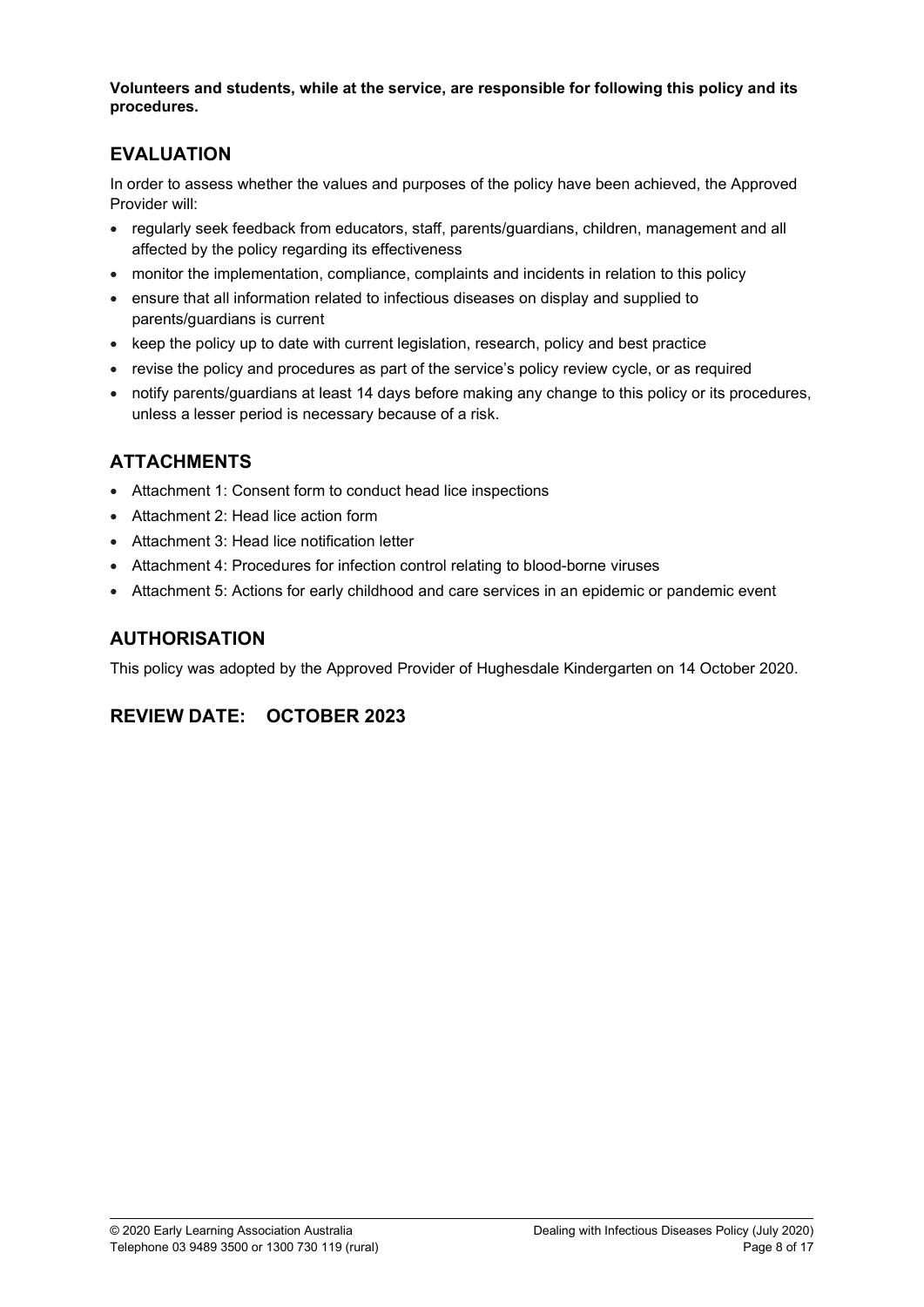## ATTACHMENT 1 THE STATE REPORT 1 THE STATE REPORT OF THE STATE REPORT OF THE STATE REPORT OF THE STATE REPORT OF THE STATE REPORT OF THE STATE REPORT OF THE STATE REPORT OF THE STATE REPORT OF THE STATE REPORT OF THE STATE Consent form to conduct head lice inspections

Dear parents/guardians,

Hughesdale Kindergarten is aware that head lice infestation can be a sensitive issue, and is committed to maintaining children's confidentiality and avoiding stigmatisation at all times. However, management of head lice infestation is most effective when all children and their families actively support our policy and participate in our screening program.

All inspections will be conducted in a culturally-appropriate and sensitive manner, and information about why the inspections are conducted and the benefits of preventing infestations will be explained to children prior to conducting the inspections.

Only the Nominated Supervisor or an external person approved by the service, such as a nurse employed by the local council, will be permitted to carry out inspections on children at the service. Where there is concern about a potential infection, a child's hair will be inspected for the presence of head lice or lice eggs.

Where live head lice are found, Hughesdale Kindergarten will notify the parents/guardians and will provide them with relevant information about the treatment of head lice. Other families will be provided with a notice to inform them that head lice have been detected in the group and to encourage them to be vigilant and carry out regular inspections of their own child.

Please note that while head lice do not spread disease, they are included in the Minimum Period of Exclusion from Primary Schools and Children's Services for Infectious Diseases Cases and Contacts published by the Department of Health and Human Services (DHHS) which defines the minimum period of exclusion from a children's service for children with infectious diseases. According to this table, where a child has head lice, that child must be excluded until the day after appropriate treatment has commenced.

Child's name: \_\_\_\_\_\_\_\_\_\_\_\_\_\_\_\_\_\_\_\_\_\_\_\_\_\_\_\_\_\_\_\_\_\_\_\_\_\_\_\_\_\_ Group: \_\_\_\_\_\_\_\_\_\_\_\_\_\_\_\_\_\_\_\_

I hereby give my consent for Hughesdale Kindergarten, or a person approved by Hughesdale Kindergarten, to inspect my child's head when an infestation of head lice is suspected in the service.

Full name of parent/guardian:

Signature of parent/guardian: \_\_\_\_\_\_\_\_\_\_\_\_\_\_\_\_\_\_\_\_\_\_\_\_\_\_\_\_\_ Date: \_\_\_\_\_\_\_\_\_\_\_\_\_\_\_\_\_\_\_\_\_

I do not give consent for my child's head to be inspected. I request that staff contact me when an infestation of head lice is suspected at the service, and I agree to come to the service to complete the inspection myself.

| Full name of parent/guardian: |  |  |
|-------------------------------|--|--|
|                               |  |  |

Signature of parent/guardian: \_\_\_\_\_\_\_\_\_\_\_\_\_\_\_\_\_\_\_\_\_\_\_\_\_\_\_\_\_ Date: \_\_\_\_\_\_\_\_\_\_\_\_\_\_\_\_\_\_\_\_\_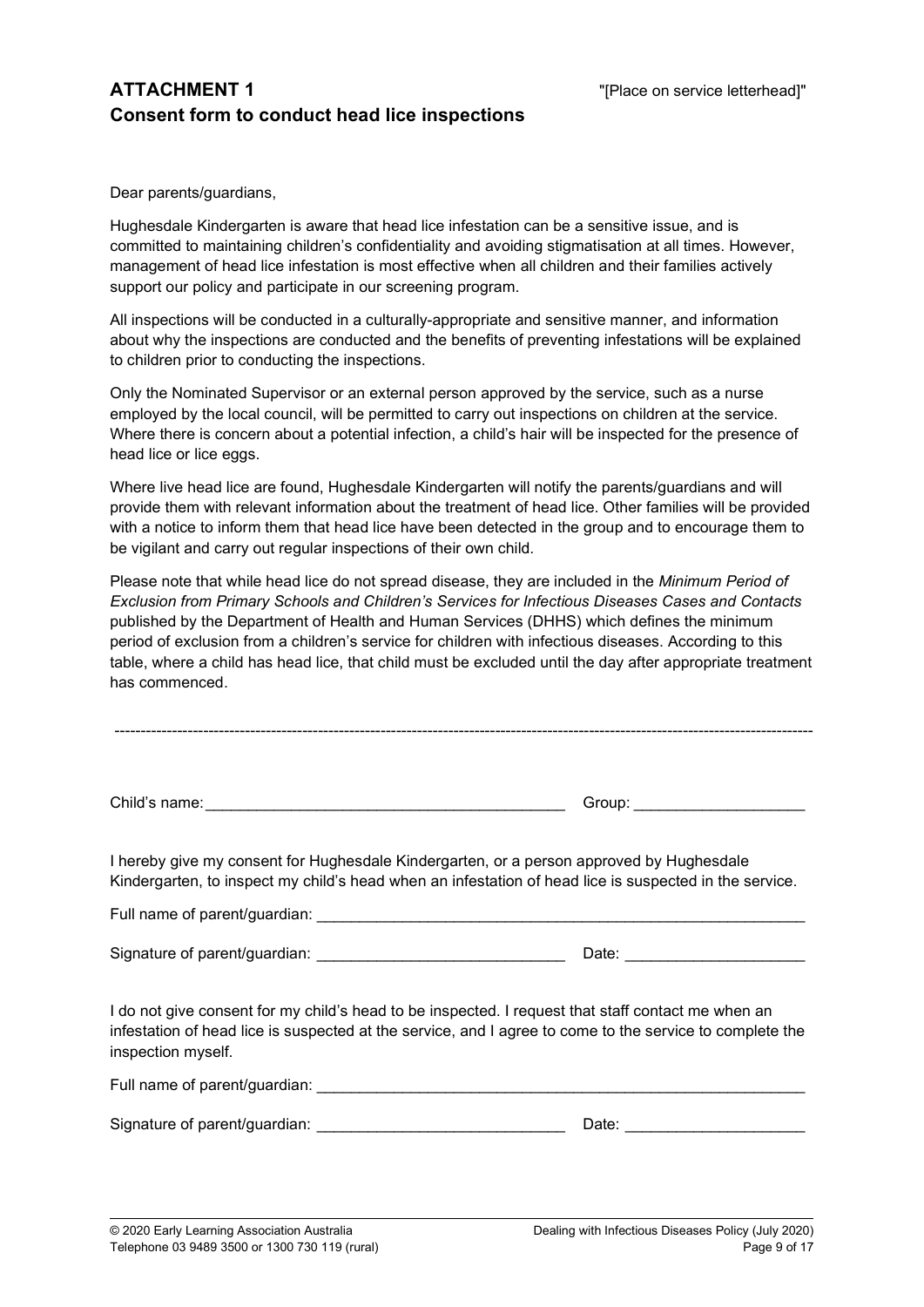Dear parents/guardians,

We have detected head lice or lice eggs on your child and it is very important for you to treat your child as soon as possible, using safe treatment practices. Please read the attached pamphlet Treating and controlling head lice from the Department of Health and Human Services (DHHS). This contains guidelines regarding detecting and treating head lice and lice eggs.

Please note that while head lice do not spread disease, they are included in the Minimum Period of Exclusion from Primary Schools and Children's Services for Infectious Diseases Cases and Contacts published by the DHHS which defines the minimum period of exclusion from a children's service for children with infectious diseases. According to this table, where a child has head lice, that child must be excluded until the day after appropriate treatment has commenced.

Please keep your child at home until appropriate treatment has commenced and use the form provided below to notify Hughesdale Kindergarten, when your child returns to the service, of the action taken by you to treat the head lice/eggs.

| Head lice treatment - action taken                                                            |                                                                                                                                                                                                                               |  |  |  |
|-----------------------------------------------------------------------------------------------|-------------------------------------------------------------------------------------------------------------------------------------------------------------------------------------------------------------------------------|--|--|--|
| Parent/guardian response form                                                                 |                                                                                                                                                                                                                               |  |  |  |
|                                                                                               |                                                                                                                                                                                                                               |  |  |  |
| To Hughesdale Kindergarten                                                                    |                                                                                                                                                                                                                               |  |  |  |
| <b>CONFIDENTIAL</b>                                                                           |                                                                                                                                                                                                                               |  |  |  |
|                                                                                               |                                                                                                                                                                                                                               |  |  |  |
|                                                                                               | Group: William Contract Contract Contract Contract Contract Contract Contract Contract Contract Contract Contract Contract Contract Contract Contract Contract Contract Contract Contract Contract Contract Contract Contract |  |  |  |
|                                                                                               |                                                                                                                                                                                                                               |  |  |  |
| I understand that my child must not attend the service with untreated head lice or lice eggs. |                                                                                                                                                                                                                               |  |  |  |
| I have used the following recommended treatment for head lice or lice eggs for my child:      |                                                                                                                                                                                                                               |  |  |  |
|                                                                                               | "[write name of treatment used]".                                                                                                                                                                                             |  |  |  |
|                                                                                               |                                                                                                                                                                                                                               |  |  |  |
| Signature of parent/guardian:                                                                 | Date:                                                                                                                                                                                                                         |  |  |  |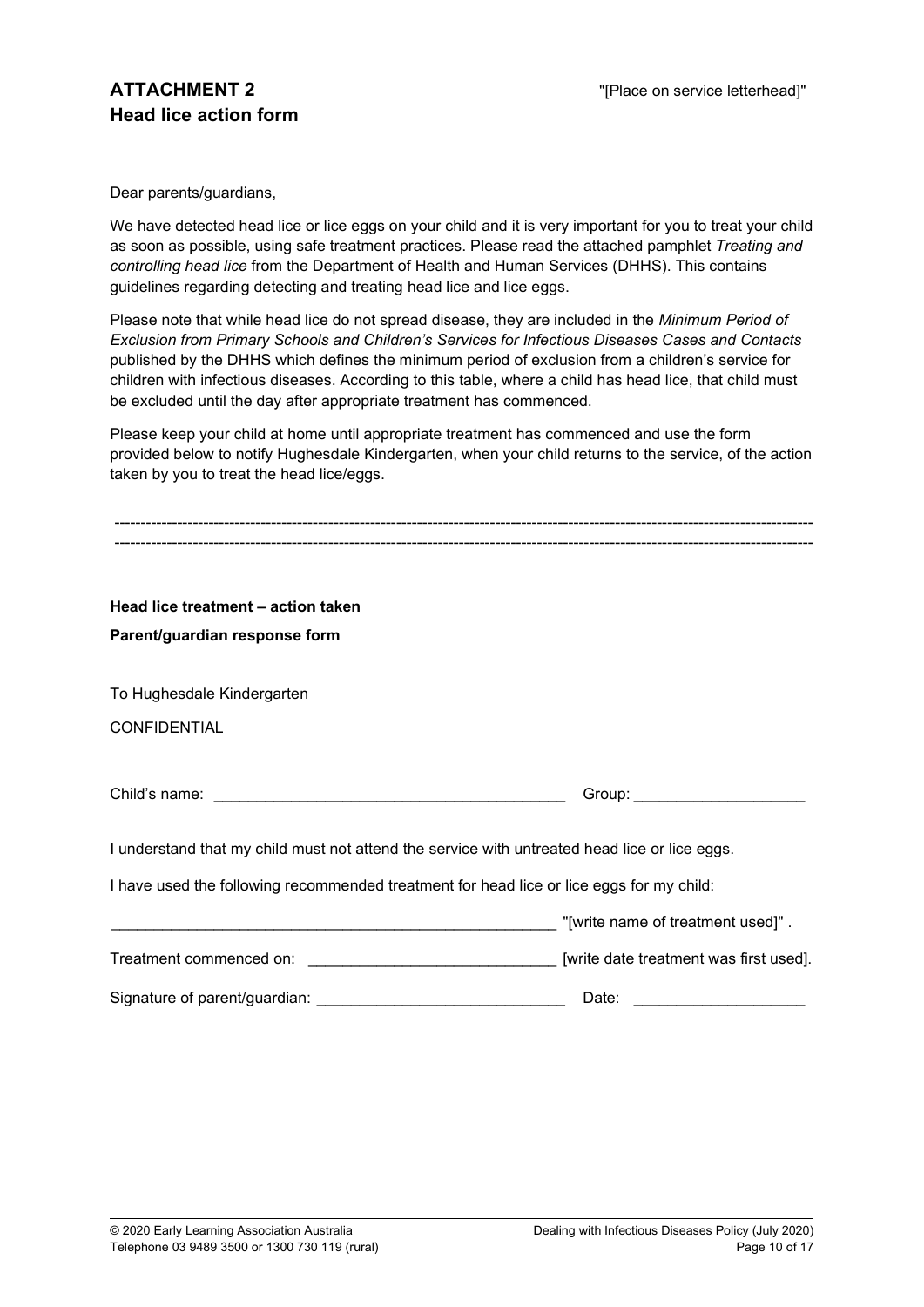Dear parents/guardians,

It has come to our attention that head lice or lice eggs have been detected in your child's group at Hughesdale Kindergarten and we seek your co-operation in checking your child's hair regularly throughout this week, [Date] .

Head lice are common in children and are transmitted by having head-to-head contact with someone who has head lice, but they do not transmit infectious diseases.

#### What can you do?

We seek your co-operation in checking your child's hair and, in instances where head lice or lice eggs are found, treating your child's hair.

We also ask that you ensure your child does not attend the service until the day after appropriate treatment has occurred in line with the Department of Health and Human Services (DHHS) minimum period of exclusion required for head lice.

#### How do I treat my child for head lice?

Please read the attached pamphlet Treating and controlling head lice from the DHHS. This contains guidelines regarding detecting and treating head lice and lice eggs. Additional information is also available by contacting the service.

#### Who do I contact if my child has head lice?

If head lice or lice eggs are found in your child's hair, you must inform:

- the service, and use the attached form to advise when treatment has commenced
- parents/guardians and carers of your child's friends so that they can also check these children for head lice or lice eggs and commence treatment if necessary.

#### When can my child return to the service?

DHHS regulations require that where a child has head lice, that child must be excluded until the day after appropriate treatment has commenced.

Hughesdale Kindergarten is aware that head lice can be a sensitive issue and is committed to maintaining your confidentiality.

Kind regards,

"[Signature of Nominated Supervisor]"

"[Name of Nominated Supervisor]"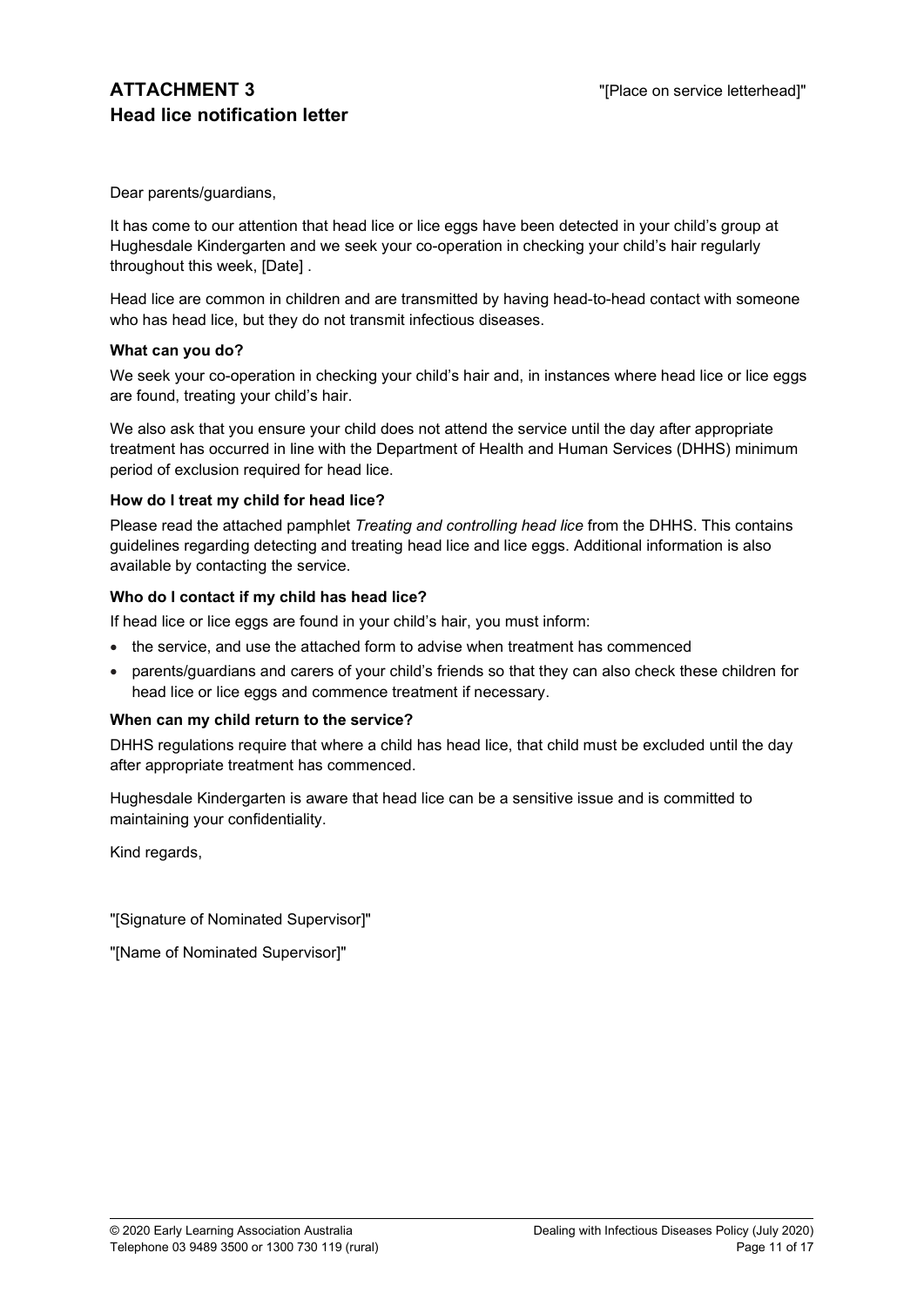## ATTACHMENT 4 Procedures for infection control relating to blood-borne viruses

This procedure is based on information available from the Department of Education and Training (DET), the Victorian Government's Better Health Channel and the National Health and Medical Research Council.

#### Important note on blood spills

A person responding to an incident involving blood at the service must first cover any cuts, sores or abrasions on their own hands and arms with waterproof dressings.

### Equipment and procedures for responding to incidents that present blood-borne virus hazards

### PROVIDING FIRST AID FOR CHILDREN WHO ARE BLEEDING

#### Equipment (label clearly and keep in an easily accessible location)

- Disposable plastic bags/zip lock bags/bio hazard container (if available)
- Disposable gloves
- Waterproof dressings
- Disposable towels
- Detergent
- Access to warm water

#### Procedure

- 1. Put on disposable gloves.
- 2. When cleaning or treating a child's face that has blood on it, ensure you are not at eye level with the child as blood can enter your eyes/mouth if the child cries or coughs. If a child's blood enters your eyes, rinse them while open, gently but thoroughly for at least 30 seconds. If a child's blood enters your mouth, spit it out and then rinse the mouth several times with water.
- 3. Raise the injured part of the child's body above the level of the heart (if this is possible) unless you suspect a broken bone.
- 4. Clean the affected area and cover the wound with waterproof dressing.
- 5. Remove and place gloves in an appropriate disposable plastic bag/zip lock bag/bio hazard container, seal and place it in a rubbish bin inaccessible to children.
- 6. Wash hands in warm, soapy water and dry (follow the Handwashing guidelines in the Hygiene Policy).
- 7. Remove contaminated clothing and store in leak-proof disposable plastic bags. Give these bags to the parent/guardian for washing when the child is collected from the service.

### CLEANING AND REMOVAL OF BLOOD SPILLS

#### Equipment (label clearly and keep in an easily accessible location)

- Disposable gloves
- Disposable plastic bags/zip lock bags/bio hazard container (if available)
- Detergent/bleach
- Disposable towels
- Access to warm water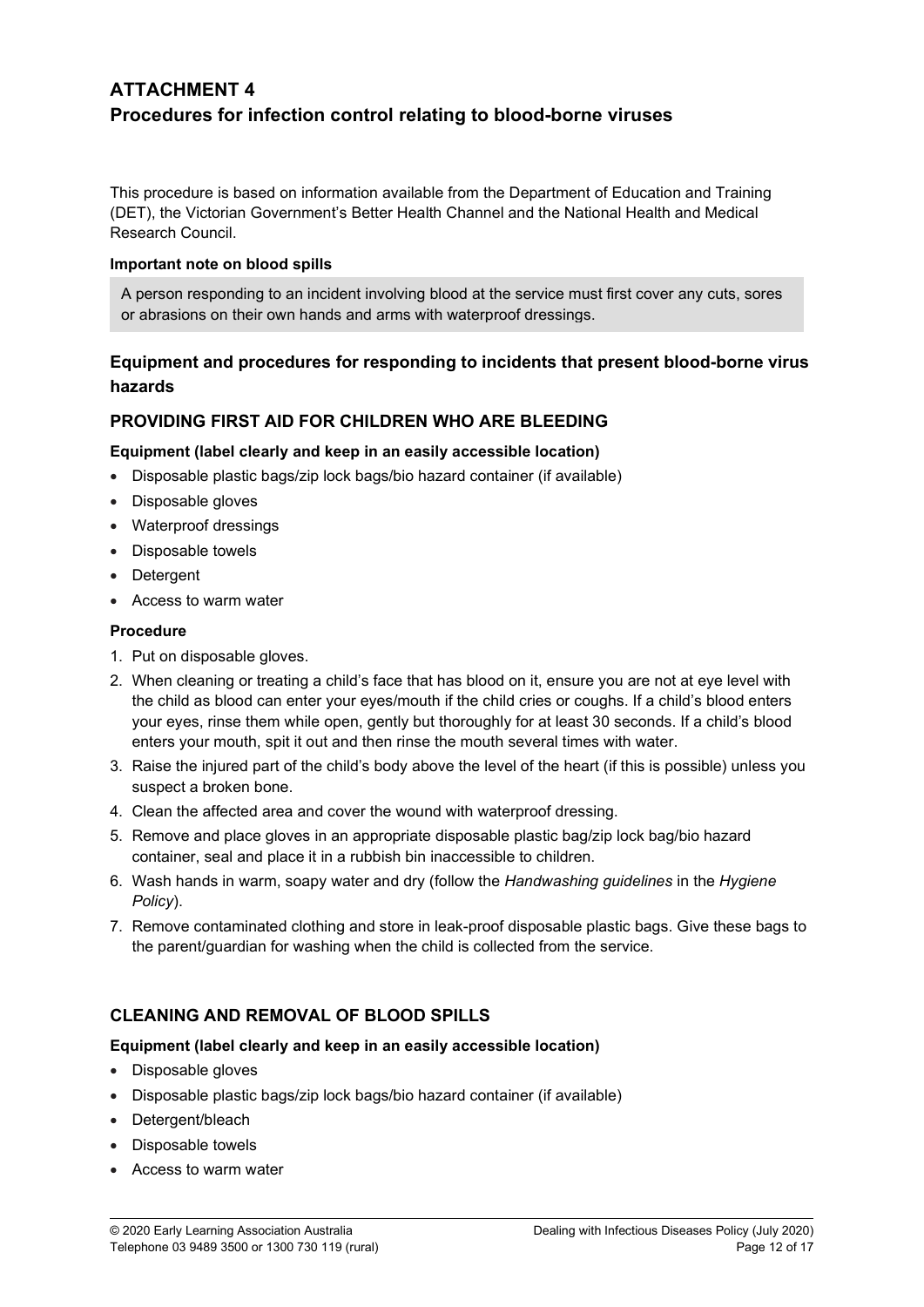#### Procedure

- 1. Put on disposable gloves.
- 2. Cover the spill with paper towels.
- 3. Carefully remove the paper towel and contents.
- 4. Place the paper towels in an appropriate disposable plastic bag/zip lock bag/bio hazard container.
- 5. Clean the area with warm water and detergent/bleach, then rinse and dry.
- 6. Remove and place gloves in an appropriate disposable plastic bag/zip lock bag/bio hazard container, seal and place it in a rubbish bin inaccessible to children.
- 7. Wash hands in warm, soapy water and dry (follow the Handwashing quidelines in the Hygiene Policy).

## SAFE DISPOSAL OF DISCARDED NEEDLES AND SYRINGES

#### Equipment (label clearly and keep in an easily accessible location)

- Disposable gloves
- Long-handled tongs
- Disposable plastic bags
- 'Sharps' syringe disposal container, or rigid-walled, screw-top, puncture-resistant container available for free from local council, who may also provide free training to staff on the collection of sharps
- Detergent/bleach

### Procedure

- 1. Put on disposable gloves.
- 2. Do not try to re-cap the needle or to break the needle from the syringe.
- 3. Place the 'sharps' syringe disposal container on the ground next to the needle/syringe and open the lid.
- 4. Using tongs, pick the syringe up from the middle, keeping the sharp end away from you at all times.
- 5. Place the syringe, needle point down, in the 'sharps' syringe disposal container and close the lid securely on the container.
- 6. Repeat steps 3 to 5 to pick up all syringes and/or unattached needles.
- 7. Remove and place gloves in a disposable plastic bag, seal and place it in a rubbish bin inaccessible to children.
- 8. Clean the area with warm water and detergent/bleach, then rinse and dry.
- 9. Wash hands in warm, soapy water and dry (follow the Handwashing guidelines in the Hygiene Policy).

Under no circumstances should children, work-experience students or volunteers be asked or encouraged to pick up needles/syringes.

If the needle/syringe is not accessible and cannot be collected, mark and supervise the area so that others are not at risk, and contact the Syringe Disposal Helpline on 1800 552 355.

Advice on the handling and disposal of needles/syringes can be accessed from:

- the Syringe Disposal Helpline on 1800 552 355 (24 hours a day, 7 days a week) for the location of the nearest needle exchange outlet or public disposal bin
- the environmental officer (health surveyor) at your local municipal/council offices
- local general practitioners
- local hospitals.

Note: 'Sharps' syringe disposal containers and/or needles/syringes must not be put in normal waste disposal bins.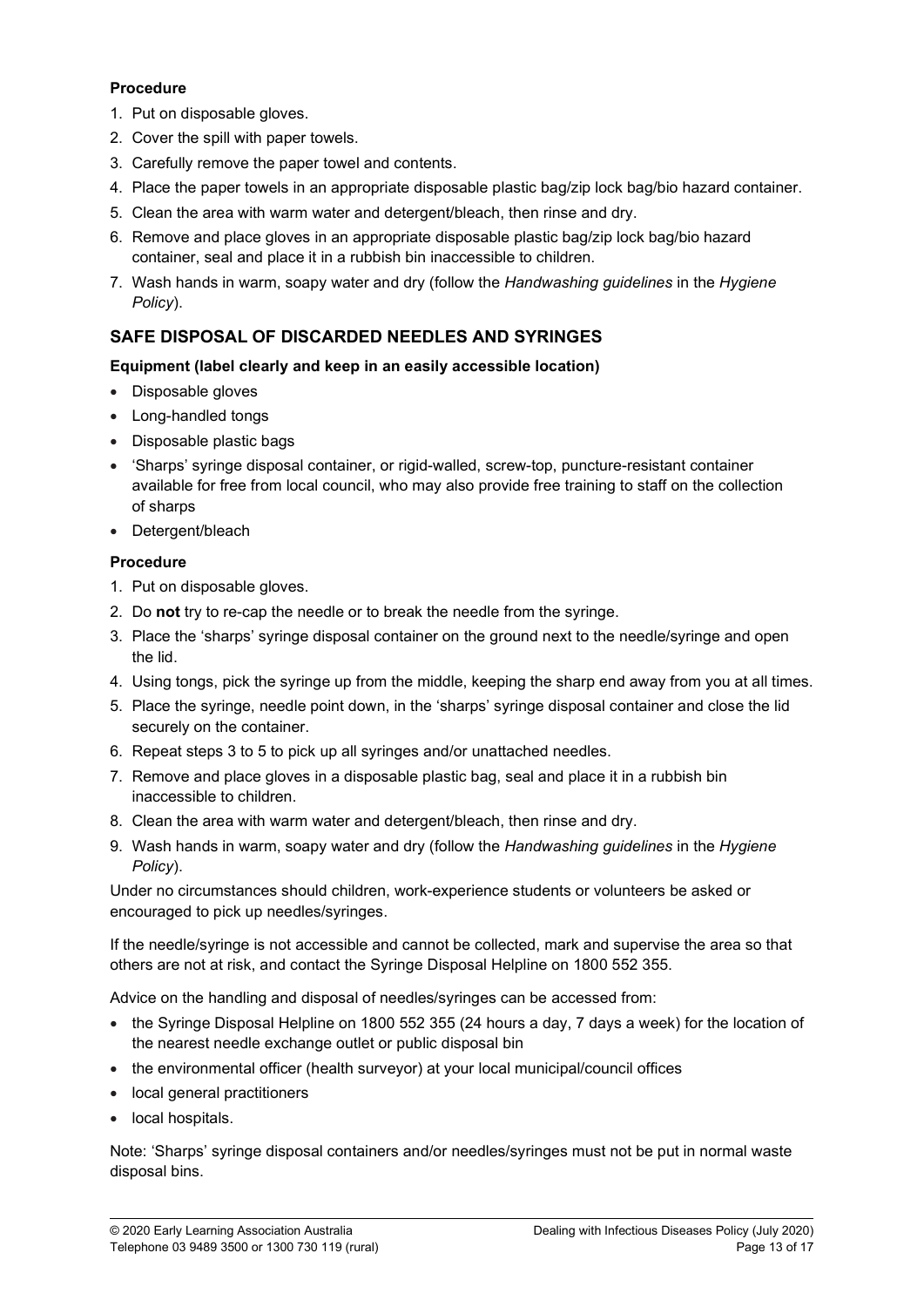## ATTACHMENT 5 ACTIONS FOR EARLY CHILDHOOD AND CARE SERVICES IN AN EPIDEMIC OR PANDEMIC EVENT

Early childhood education and care services should consider a variety of strategies to support physical distancing and good hygiene practices to reduce the risk of infection transmission within the practical limitations of an early learning environment.

The following actions are to be considered, adapted and implemented as necessary according to the education setting and the individual needs of the staff, children and the wider service community.

- Display educational materials, which can be downloaded and printed from the Department of Health and Human Services (DHHS) website
- Comply with National Health and Medical Research Council (NHMRC) guidance Staying healthy: Preventing infectious diseases in early childhood education and care services
- Alert your approved provider about any child or staff absenteeism due to an infectious outbreak.
- Keep parents and staff informed of the actions you are taking.

## ACTIONS

Perhaps the most important action early childhood services can take to reduce the risk of infection transmission is to ensure that any unwell staff and children remain at home.

Staff or children most at risk of severe illness should individually assess appropriateness for on-site attendance at this time, with support from their medical practitioner.

It is important that visitors to early childhood services are limited to those delivering or supporting essential services and operations during a pandemic situation.

- All unwell staff and children must stay home.
- Parents/carers of children with complex medical needs (including those with compromised immune systems), should seek advice from the child's medical practitioner to support decision-making about whether on-site education and care is suitable, noting that this advice may change depending on the status of the pandemic in Victoria.
- Additional staff, including parent volunteers, should be discouraged from attending the service at this time. Ensure vigilance is maintained through the use of the visitor signing in and out record book including their contact details.
- Parent information sessions and interviews should meet physical distancing requirements of 1.5 metres between adults, or else be replaced with virtual alternatives.

## HYGIENE

Everyone can protect themselves and prevent the spread of infection by continuing effective hand hygiene.

- All staff and children should undertake regular hand hygiene, particularly on arrival to the service, before and after eating, after blowing their nose, coughing, sneezing or using the toilet. You are a good role model for the children and their parents/carers, so actively talk about why everyone needs to wash their hands and the importance of everyone doing this.
- Make sure liquid soap and running water, or alcohol-based hand sanitiser, is available at the entrance of the facility and throughout.
- Tissues should be readily accessible with bins provided in each room and in outdoor areas for easy disposal.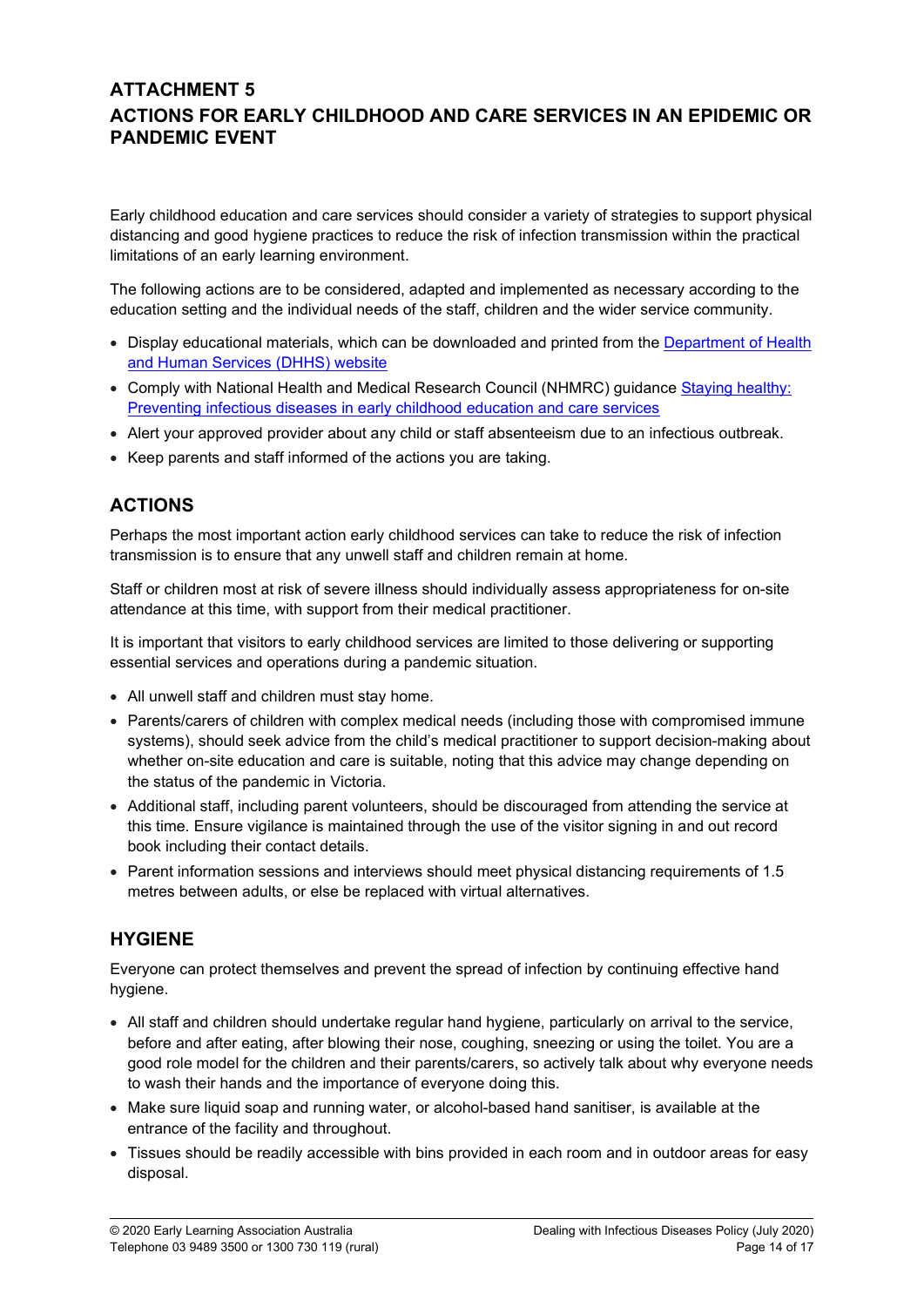- It is recommended that children do not drink directly from drinking fountains at this time. Children should bring their own water bottle for use (and refilling) at the service.
- **Ensure the highest hygiene practices amongst food handlers as per NHMRC guidance Staying** healthy: Preventing infectious diseases in early childhood education and care services. Sharing of food should not occur.
- Use of mobile phones by staff should be discouraged. Staff should be reminded to clean their phones regularly.

## ARRIVAL AND DEPARTURE

To assist in minimising the spread of infection, procedures to reduce close proximity between attendees at the service should be considered.

- Consider the arrival and departure procedures for children and, where possible, minimise opportunities for parents and carers to gather in groups, especially in foyers and in children's play areas.
- It may be possible, for example, for children to be dropped off and picked up in the service entrance or foyer,.
- While staggered start and finish times occur naturally in some service types, early childhood education and care services will often have one arrival and pick up time. Consider how the arrival and pick up time could be spread out. One example may be to divide the group and allocate times, noting that it is not expected that session times are extended to accommodate additional arrival and departure procedures.
- Greeting parents and children at the front door in the morning and during pick up times will allow for one-on-one communication with families while practising physical distancing and providing opportunities to consider whether children are showing any signs of being unwell.

As at 9 July 2020, daily temperature checks were introduced for services in metropolitan Melbourne and Mitchell Shire to curb the spread of coronavirus (COVID-19).

As at 10 July 2020, the Victorian Chief Health Officer recommended that people in metropolitan Melbourne and Mitchell Shire wear face masks in situations where physical distancing cannot be maintained. These recommendations apply to adults over the age of 18. Face masks should not be placed on children under two.

Victoria's Chief Health Officer has confirmed that the use of face masks or coverings by adults or children is not recommended in early childhood settings at this time.

A single use facemask or cloth mask made to DHHS standards is recommended for staff performing temperature checks. Note that a cloth mask must be washed after each use before being worn again.

## CONSIDERATIONS FOR TEACHING AND LEARNING ENVIRONMENTS

Maintaining a physical distance of 1.5 metres will not be practical in early childhood services. Physical distancing is most important between adults.

Reducing mixing between different age or room groups is recommended as a precautionary measure to minimise risk of spread of transmission and aid containment.

- Consider small group play, staggered mealtimes and indoor/outdoor play opportunities whenever possible.
- Windows should be open during the day to promote air flow where possible.
- Consider the setup of the room and the placement of the activities and limit the number of whole group activities.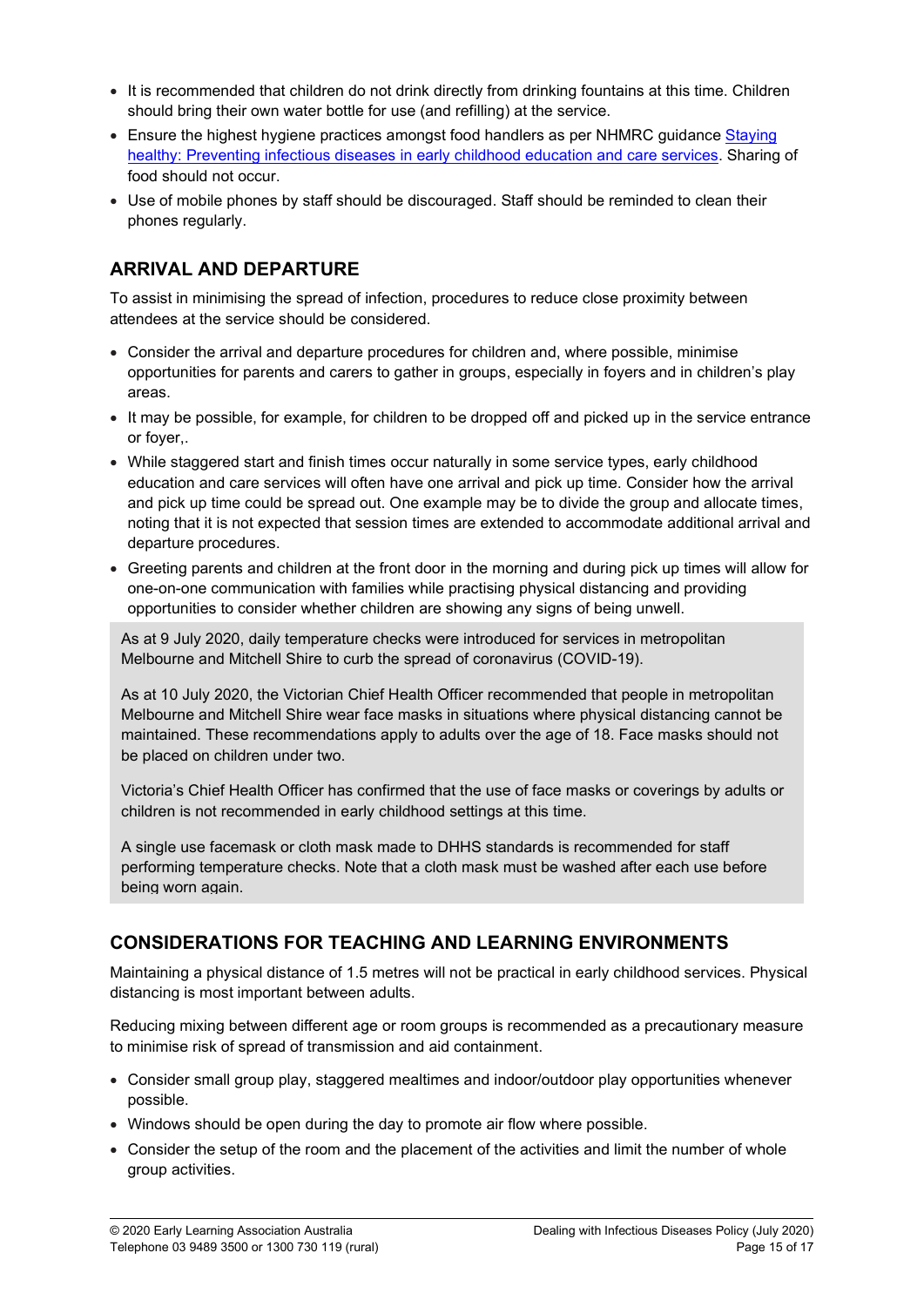- Rather than having group times where everyone is sitting on the mat, consider using informal opportunities to engage with the children/read books/do storytelling with small groups of children at a time.
- For younger children, particularly consider the rotation of toys more often and increase the frequency of cleaning toys. Sharing of toys that have been placed in mouths should be monitored and avoided.
- Wherever possible and where you have enough staffing for adequate supervision, consider operating an indoor/outdoor program.
- A greater range of activities will encourage children and staff to spread out more broadly.
- Mixing of staff and children between rooms should be minimised where possible. It is acknowledged that staff may need to move between rooms to support breaks and, in these situations, staff should be reminded of the importance of hand hygiene.
- Where multiple staff are in a room, remind staff to maintain physical distancing from each other as much as practical.

## CONSIDERATIONS FOR OFFICES AND STAFF FACILITIES

- Close proximity between staff should be avoided, where possible, and especially in offices and staff rooms.
- Workstations should be spaced out as much as possible, and the number of staff in offices limited. Where possible, staff should use separate offices.
- Remind staff to maintain physical distancing from each other as much as possible in the reception, staff room and offices.

# CLEANING AND FACILITIES MANAGEMENT

- Environmental cleaning, coupled with regular hand hygiene, remains important to reduce the risk of infection transmission.
- Services should maintain full adherence to the NHMRC childcare cleaning guidelines, in addition:
	- clean and disinfect high-touch surfaces at least daily (e.g. play gyms, tables, hard-backed chairs, doorknobs, light switches, phones, remotes, handles, desks, toilets, sinks, kitchenware).
	- $-$  wash and launder play items and toys including washable plush toys, as appropriate, in accordance with the manufacturer's instructions. If possible, launder items using the warmest appropriate water setting for the items and dry items completely.
	- note, disinfecting and cleaning of toys and equipment is not required after every use.
- Hand hygiene before and after use of shared equipment is recommended. (For example, prior to a new activity).
- Excursions should not be undertaken other than to local parks.

# PROVISION OF ROUTINE CARE AND FIRST AID

Physical distancing is not practical when providing direct care. In this situation, standard precautions, including hand hygiene, are important for infection control.

- Standard precautions are advised when coming in to contact with someone for the purpose of providing routine care, assistance or first aid. Also see NHMRC guidance Staying healthy: Preventing infectious diseases in early childhood education and care services.
- Always wash hands with soap and water or use a hand sanitiser before and after performing routine care or first aid.
- Additional Personal Protective Equipment (PPE), for example face masks, is not required to provide routine care or first aid for children who are well.